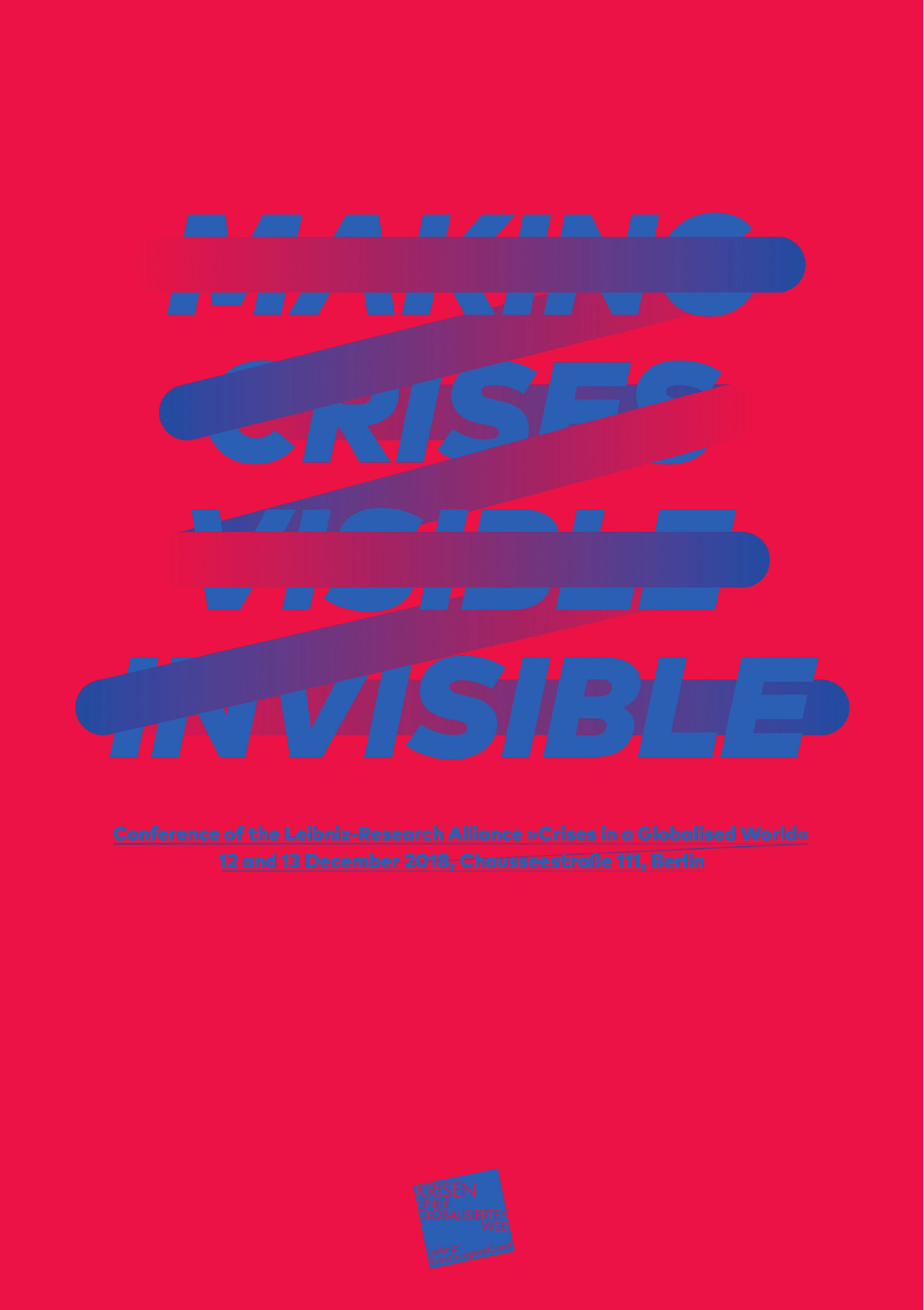The title of this conference Making Crises Visible/Invisible refers to the question of how to recognize, describe and analyse complex crises phenomena. As crises are always a result of a specific communication and perception in a competitive market of public attention, the mechanisms of their creation or disappearance are a factor of high relevance. The annual conference is aimed at all member institutes and members of the alliance as well as those academics or practitioners who are interested in crises research. The main goal is to present and to discuss the work of the alliance and to increase its visibility.

The title Making Crises Visible/Invisible might sound counterintuitive at first glance. Crises are usually understood as moments of challenge which force actors to take immediate action. Due to their inevitable and urgent character, crises are expected to be highly visible with the consequence that the mechanisms of making crises visible or invisible are scarcely investigated. However, zooming in on specific crisis-situations reveals that different actors emphasize or cover very different aspects of a crisis with consequences on how a crisis is being managed and solved.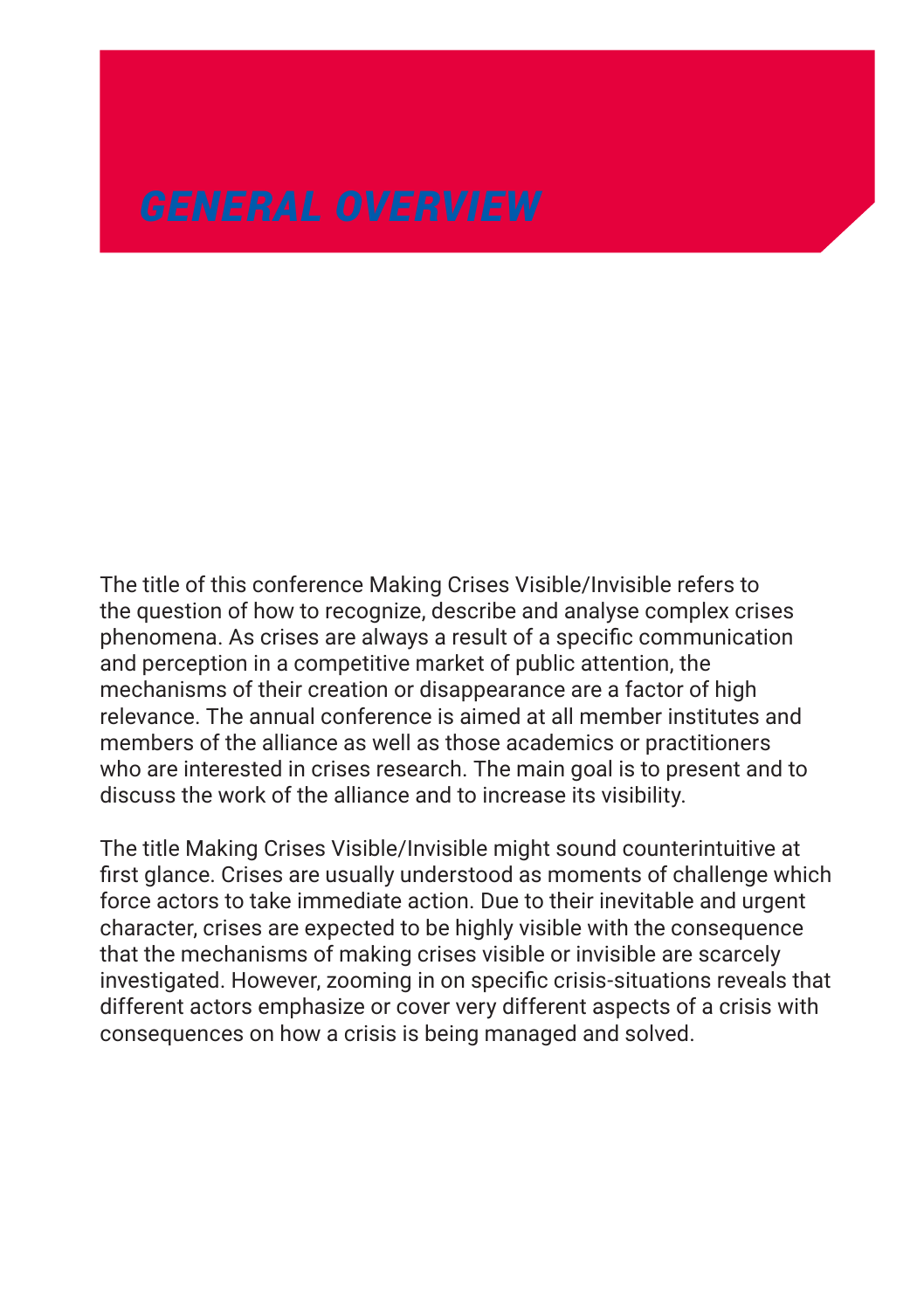

Generally, crises are perceived as moments which in fact may be influenced by the actors involved and in this sense form moments of transformation rather than demise. While there is controversy in debates on whether the concept is limited to sudden challenges or whether it also includes phenomena of permanent or latent crises, the transformational potential implies that moments of crises may be used to further certain political and economic interests.

In other words, there is also a politics of crises which forms an important strand of crises-research. Altogether, one major challenge in conceptualizing crises is the fusion of subjectifying and objectifying perspectives in describing crises phenomena – their 'sobjectivity' so to speak. The mixture of subjective and objective views varies with regard to different fields of crises research which are studied within the alliance (economic crises, environmental crises, humanitarian crises and sociopolitical crises as well as concepts of crises), and is an important aspect of how a situation is made visible or invisible as a phenomenon of crisis.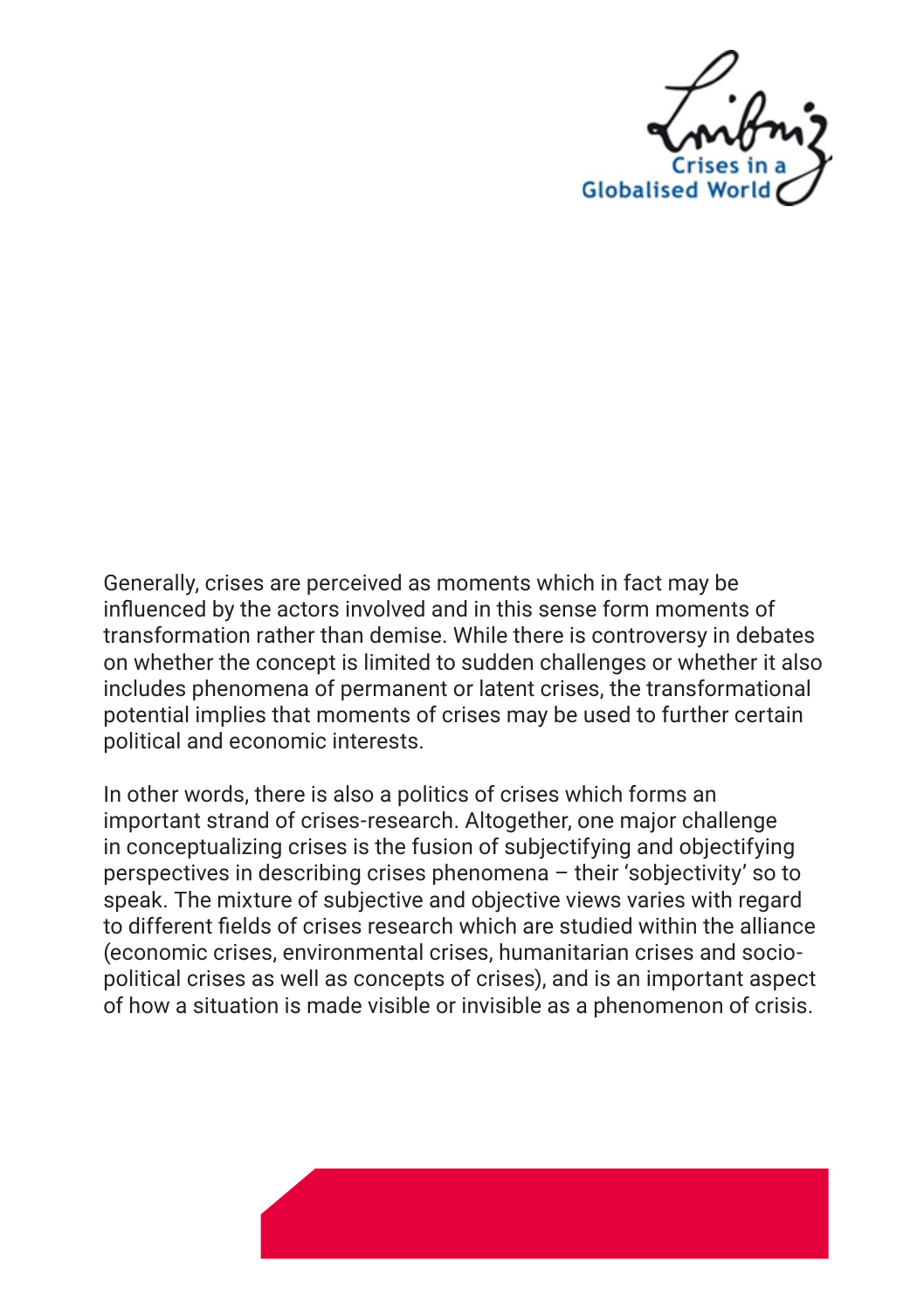# *Wednesday, 12 December 2018*

- **11:30 Registration and light lunch**
- **12:30-13:00 Welcome and introduction** Nicole Deitelhoff, Speaker, Leibniz-Research Alliance "Crises in a Globalised World"
- **13:00-14:45 Panel I "Placeless dynamics? Visualizing the spatiality of crises"** Session organisers: Rüdiger Graf and Oliver Ibert, Working Group "Concepts of Crises"
- **14:45-15:15 Coffee and refreshments**
- **15:15-17:00 Panel II**

**"Dropout from multilateralism - Economic consequences and conclusions"** Session organisers: Friedrich Heinemann and Oliver Holtemöller, Working Group "Economic Crises"

**17:30 Reception and Exhibition "Visible Crisis"** Nicole Deitelhoff, Project "Visible Crisis"

# **18:15 Welcome**

Matthias Kleiner, President Leibniz Association

**Keynote:**

 **Sichtbare und unsichtbare Krisen im Film: Über Routinen der Bewältigung und Grenzen des Mediums** Peter Herrmann (Movie Producer)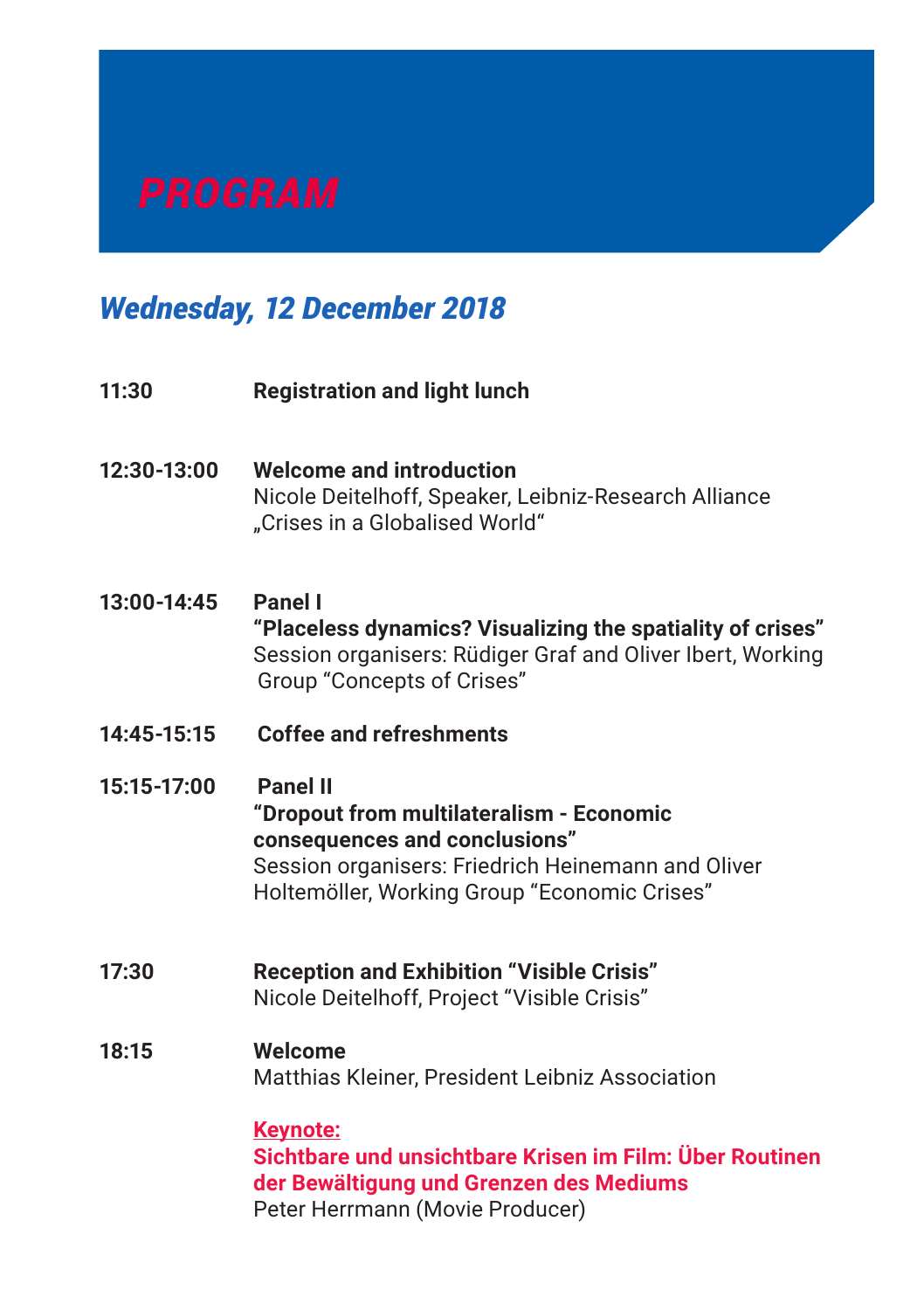# *Thursday, 13 December 2018*

- **09:00-10:45 Panel III "Permanent crises of political institutions between visibility and invisibility"** Session organisers: Antonia Witt and Alexia Katsanidou, Working Group "Socio-Political Crises"
- **10:45-11:15 Coffee**
- **11:15-13:00 Panel IV "Environmental crisis in the eye of different beholders: From seeing and understanding"** Session organisers: Anna Katharina Hornidge, Gérard Hutter, Andreas Macke, Jochen Schanze, Working Group "Environmental Crises"
- **13:00-14:00 Lunch and coffee**

**14:00-15:45 Panel V "Food insecurity, food price developments, and social protest"** Session organisers: Linde Götz and Stefan Kroll, Working Group "Humanitarian Crises"

**16:00 End of the conference**

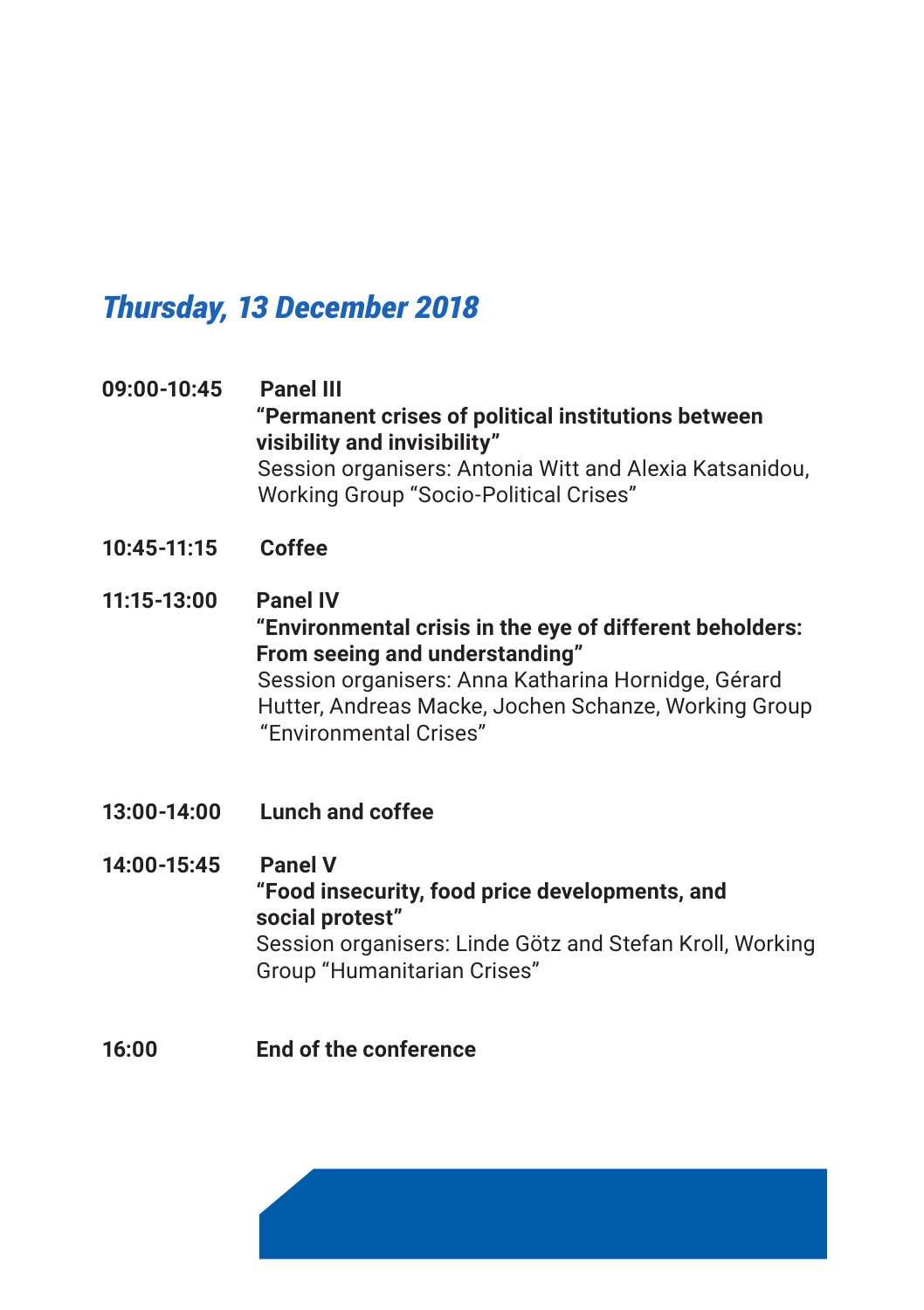| <b>Session organisers</b> | Rüdiger Graf (ZZF)<br>Oliver Ibert (IRS)                                                                                                                                             |
|---------------------------|--------------------------------------------------------------------------------------------------------------------------------------------------------------------------------------|
| Chair                     | Rüdiger Graf, Center for Contemporary History,<br>Potsdam                                                                                                                            |
| <b>Presentations</b>      | The spatiality of crises from a dynamic process<br>perspective<br>Verena Brinks, Leibniz-Institute für<br>Research on Society and Space                                              |
|                           | Textbooks as a realm of crisis discourse: the<br>spatial representation of conflicts about water<br>Tobias Ide, Georg Eckert Institute for International<br><b>Textbook Research</b> |
|                           | Crisis, capital and the city<br>Manuel Aalbers, KU Leuven                                                                                                                            |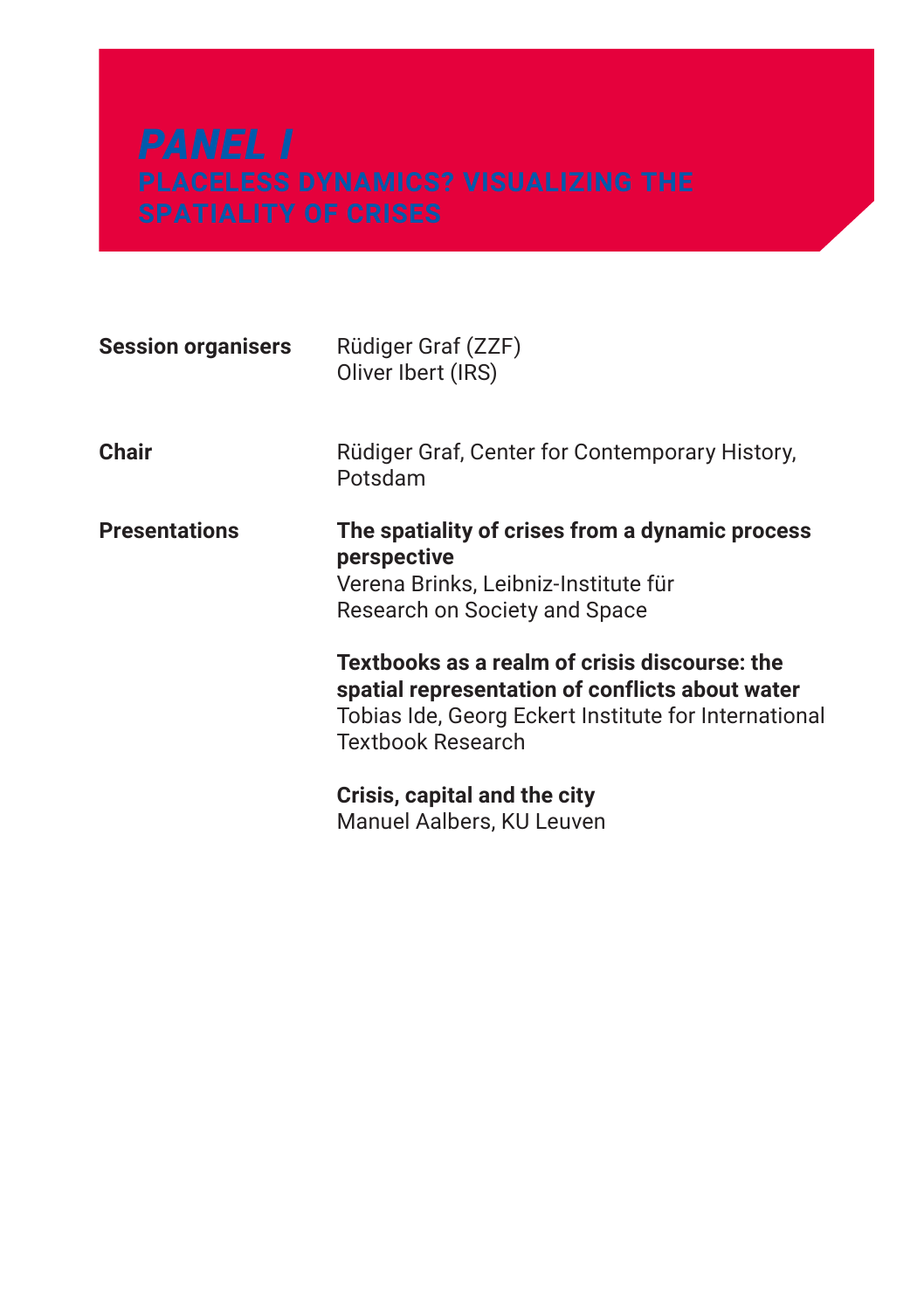Crises are difficult if not impossible to ignore. Diagnosing a crisis is often an effective strategy to draw the attention of political actors and the media to a certain set of problems. Once a crisis is announced, social actors can hardly avoid becoming part of it, be it as victims or responsible decision makers, expert consultants, media representatives or simply as public audience. Yet, at the same time, crises may also remain strangely elusive. Different and even mutually exclusive ways of framing a crisis usually co-exist and public opinion may easily shift between alternative ways of seeing a crisis and even to forgetting the allegedly urgent crisis. Crises may emerge surprisingly without any predictable connection to empirically measurable problems. Often crises spill over into other sectors or societal subsystems in unforeseen ways. In this panel, we want to scrutinize this strange elusiveness of crises by focusing on the complex and dynamic spatiality of crises, which so far has received only limited scholarly attention. In general, the temporal structures and peculiarities of crises haven been thoroughly analysed, describing crises as narrative devices that dramatize the present as a "moment of decision" between two existentially different futures and, thereby, creating an urgency to act. Yet, rather little is known about the spatiality of crises, the ways in which they spread and affect different places, their territorial extension or the dynamics of their expansion. Such a spatial perspective, we assume, will be useful to analyse the scope and extend of any crisis and, especially, of crises in a globalizing world. In particular, we will ask how the spatiality of crises is and may be visualized, e.g. by identifying "hot-spots" or "emblematic places" that are supposed to unveil the true nature of a crisis.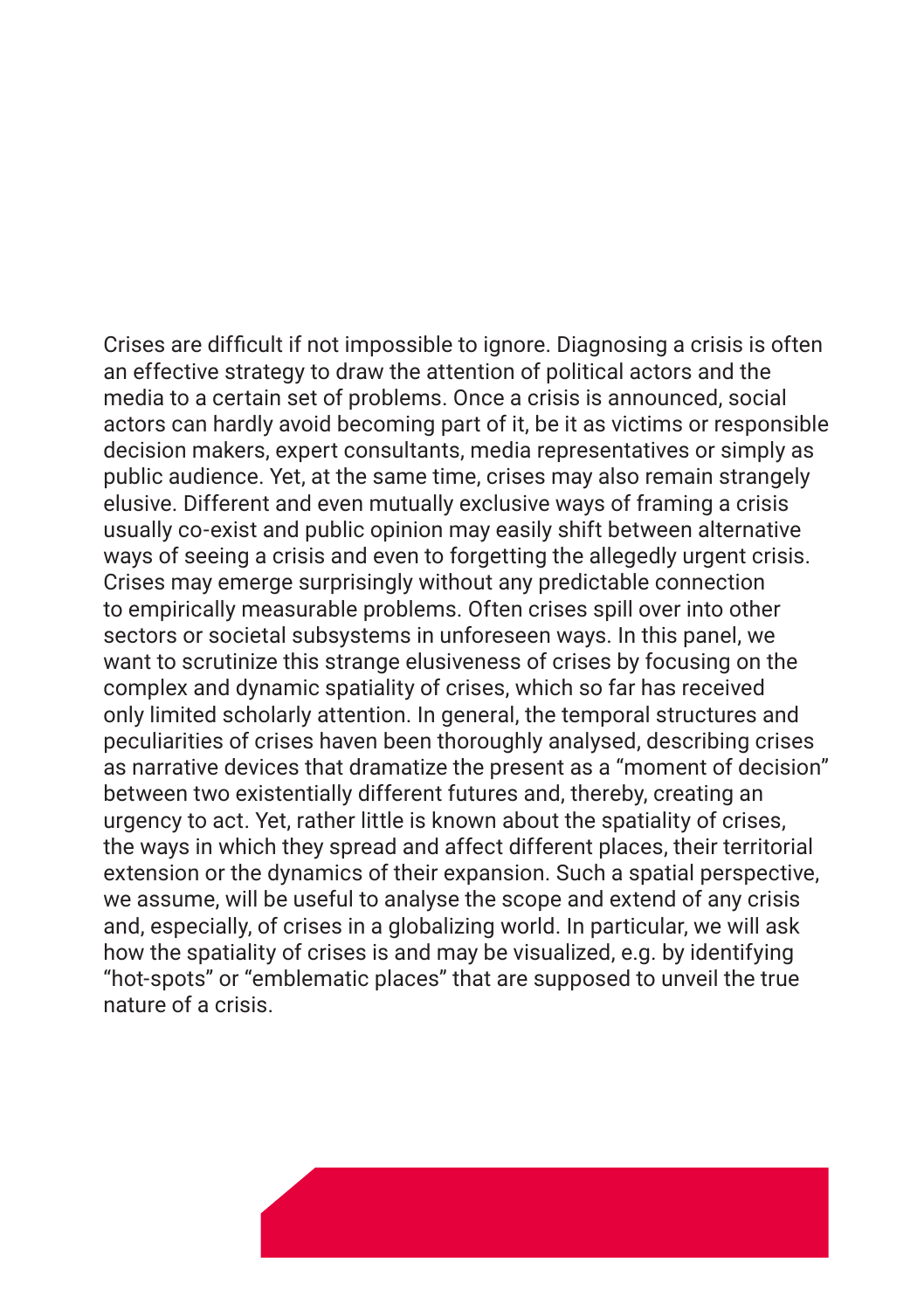| <b>Session organisers</b> | Friedrich Heinemann (ZEW)<br>Oliver Holtemöller (IWH)                                                                                                                                  |
|---------------------------|----------------------------------------------------------------------------------------------------------------------------------------------------------------------------------------|
| <b>Chair</b>              | Oliver Holtemöller, Halle Institute for Economic<br>Research                                                                                                                           |
| <b>Presentations</b>      | Dropout from multilateralism $-$ The case of<br><b>European Monetary Union</b><br>Friedrich Heinemann, Center for European<br>Economic Research, Mannheim/ University of<br>Heidelberg |
|                           | <b>Populists in power: Economic and political</b><br>consequences<br>Manuel Funke, Institute for the World Economy,<br>Kiel                                                            |
|                           | Dropout from multilateralism - the Case of<br>climate negotiations<br>Sonja Zitzelsberger, University of Kassel                                                                        |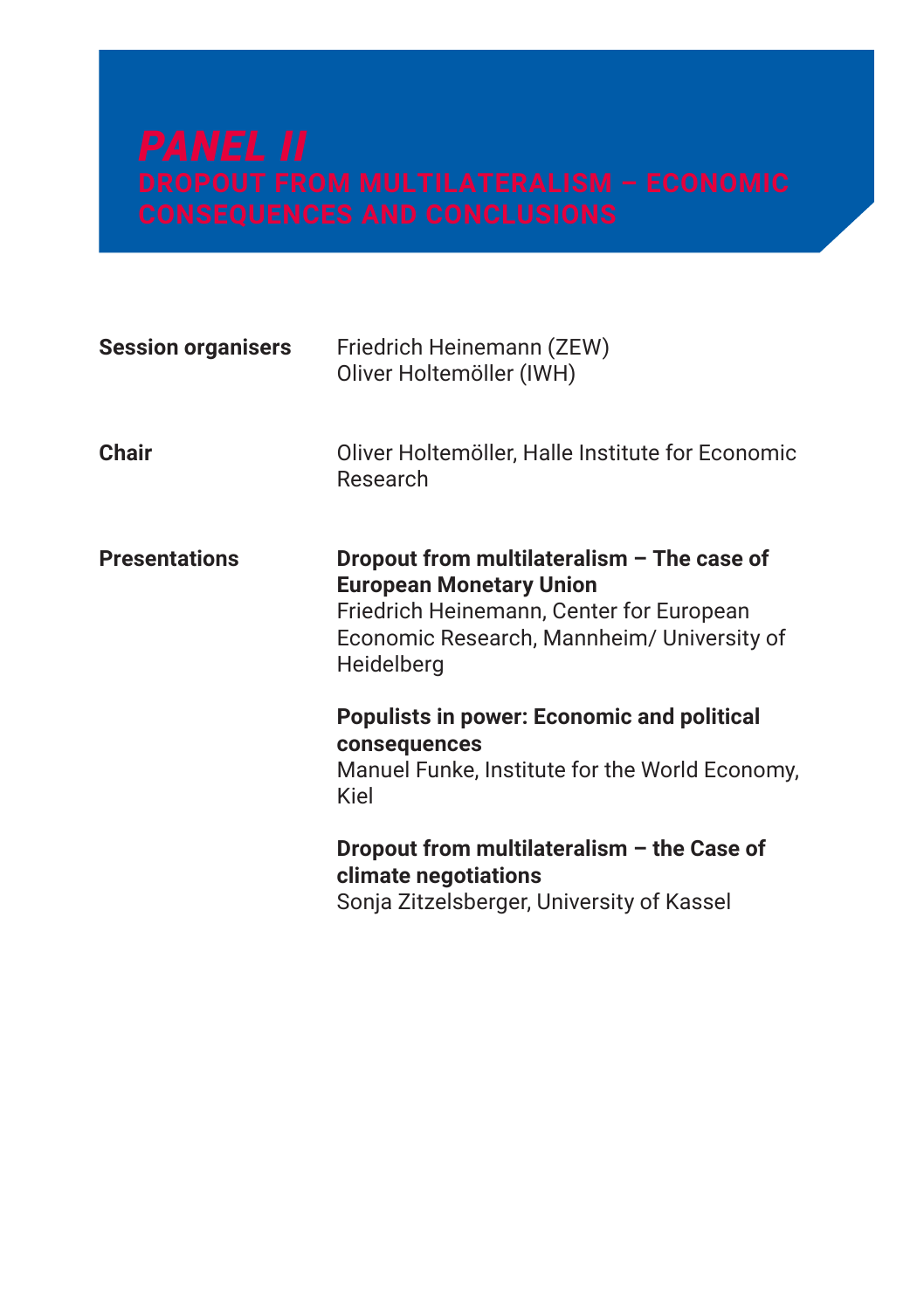Over decades there seemed to be a continuous and stable development towards a rule-based multilateral economic governance. Increasingly refined trade rules (World Trade Organization) for the global level, ever closer cooperation on tax issues of industrial countries (OECD) and detailed fiscal and economic policy coordination (European Union) seemed to have made global economic relations predictable. This understanding has been shattered over the last two years with the Trump presidency, the Brexit decision, but also the broader rise of populist parties and programs in which a return to a narrow national perspective is a key ingredient. This panel wants to explore causes and consequences of this development.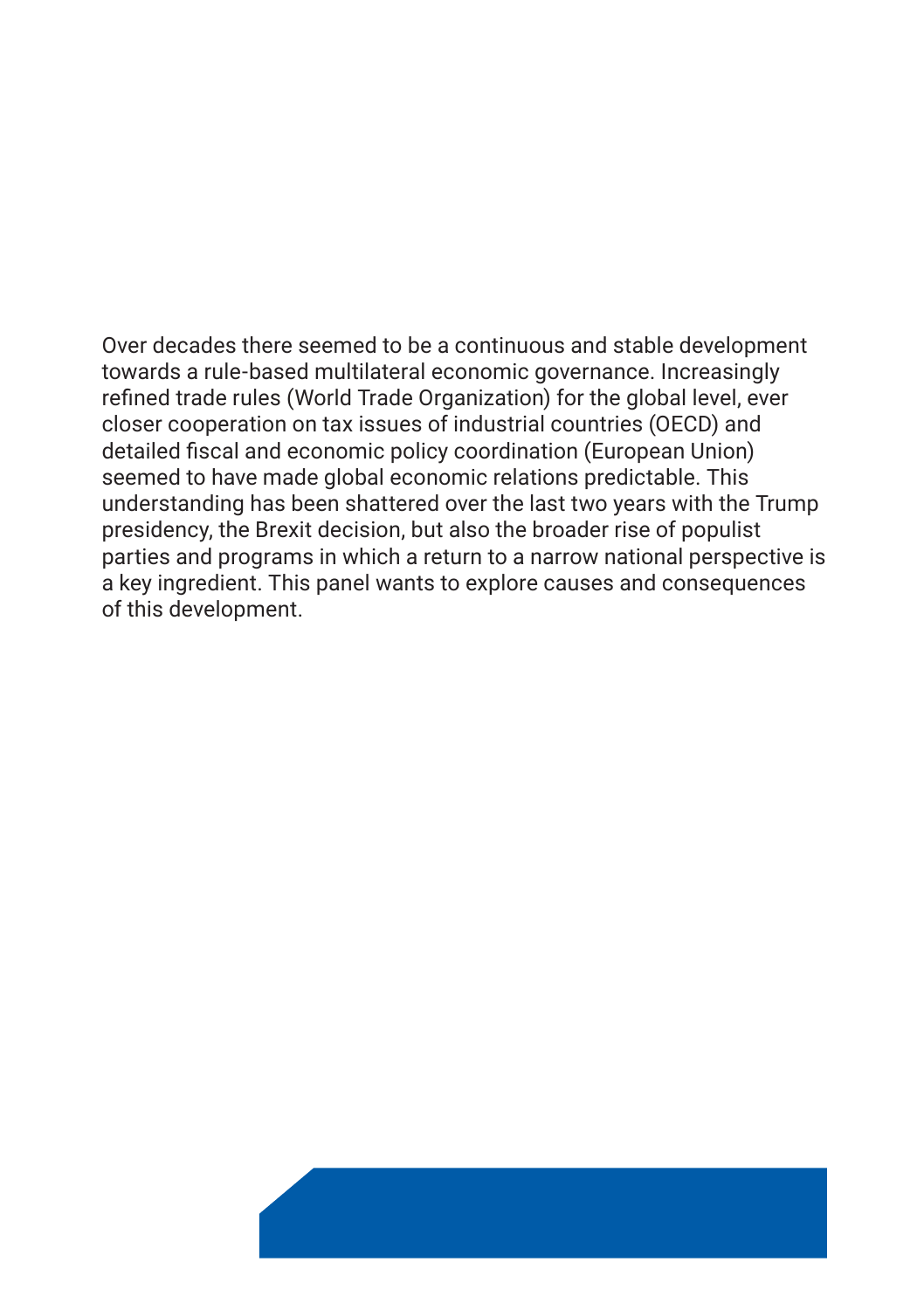| <b>Session organisers</b> | Antonia Witt (PRIF)<br>Alexia Katsanidou (GESIS)                                                                                                      |
|---------------------------|-------------------------------------------------------------------------------------------------------------------------------------------------------|
| <b>Chair</b>              | Antonia Witt, Peace Research Institute Frankfurt                                                                                                      |
| <b>Presentations</b>      | Crisis and progress: The International Criminal<br><b>Court and the RtoP under attack</b><br>Nicole Deitelhoff, Peace Research Institute<br>Frankfurt |
|                           | How to create visible crises: Iran and the West<br>between Shah and Khomeini<br>Frank Bösch, Center for Contemporary History,<br>Potsdam              |
|                           | Crisis of global and international order?<br>Andrew Hurrell, University of Oxford                                                                     |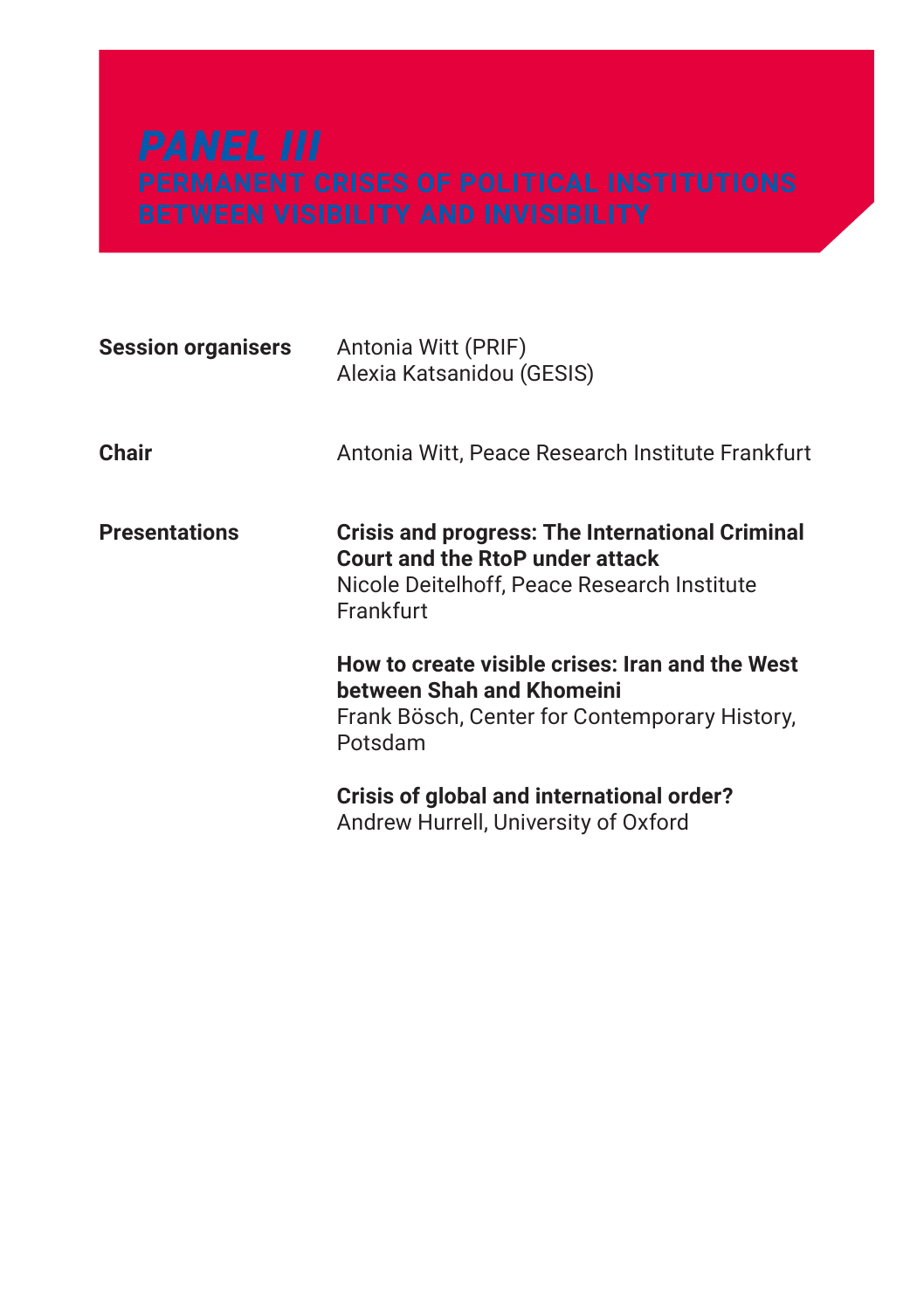The life of many political institutions, domestic and international, is characterized by a sequence of relatively stable and tranquil periods and periods of crisis. More often than not, however, the seeds of a crisis can already be discerned during stable phases and can even be traced back to efforts at resolving earlier crises. While the solutions to earlier crises appeared to have worked and stabilized the institution, they actually served to invisibilize continuing processes of institutional corrosion or created new sources of institutional instability. From this vantage point, these political institutions are in a permanent state of crisis. It is the visibility of the crisis that varies: What is perceived as individual moments of crisis can be understood as only the visible episodes of one larger crisis phenomenon. Contributions to this panel will critically discuss this argument with respect to various historical and contemporary cases.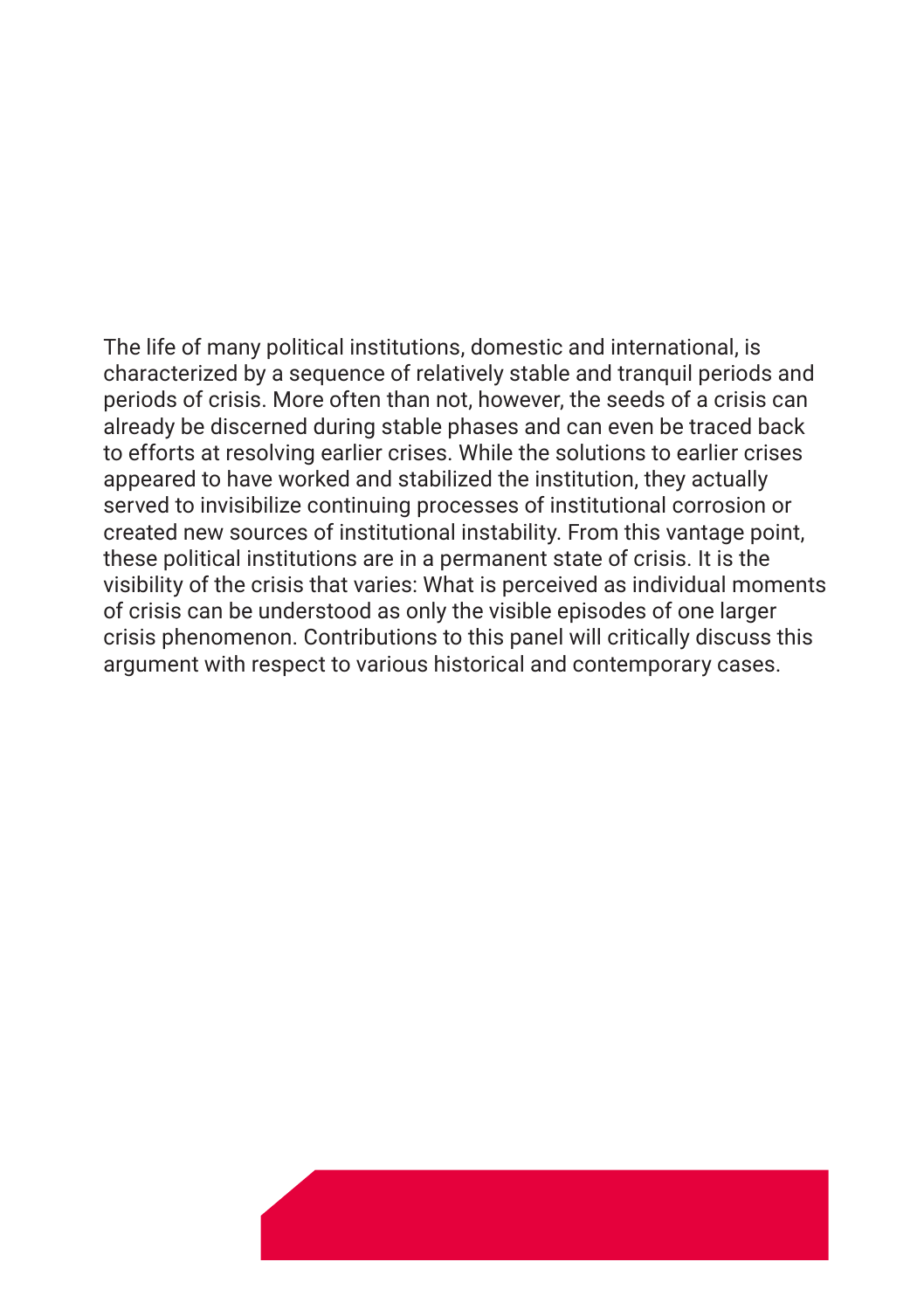| <b>Session organisers</b> | Anna Katharina Hornidge (ZMT)<br>Gerard Hutter (IÖR)<br>Andreas Macke (TROPOS)<br>Jochen Schanze (IÖR)                                                                                                                                                                                                                                                                                                                                                  |
|---------------------------|---------------------------------------------------------------------------------------------------------------------------------------------------------------------------------------------------------------------------------------------------------------------------------------------------------------------------------------------------------------------------------------------------------------------------------------------------------|
| <b>Chair</b>              | Andreas Macke, Leibniz Institute for Tropospheric<br>Research, Leipzig                                                                                                                                                                                                                                                                                                                                                                                  |
| <b>Presentations</b>      | Environmental crises - Towards a<br>multidisciplinary conceptualisation<br>Jochen Schanze (presenting author), Leibniz<br>Institute of Ecological Urban and Regional<br>Development, Dresden<br>A transdisciplinary approach to mitigate<br>emissions of black carbon in Metro Manila,<br><b>Philippines</b><br>Simonas Kecorius (presenting author), Alfred<br>Wiedensohler and Andreas Macke, Leibniz<br>Institute for Tropospheric Research, Leipzig |
|                           | Water pollution from agriculture as an emerging<br>crisis: The mobilization potential of NGOs<br>Jale Tosun (presenting author) and Simon<br>Schaub, Institute of Political Science, Heidelberg<br>University                                                                                                                                                                                                                                           |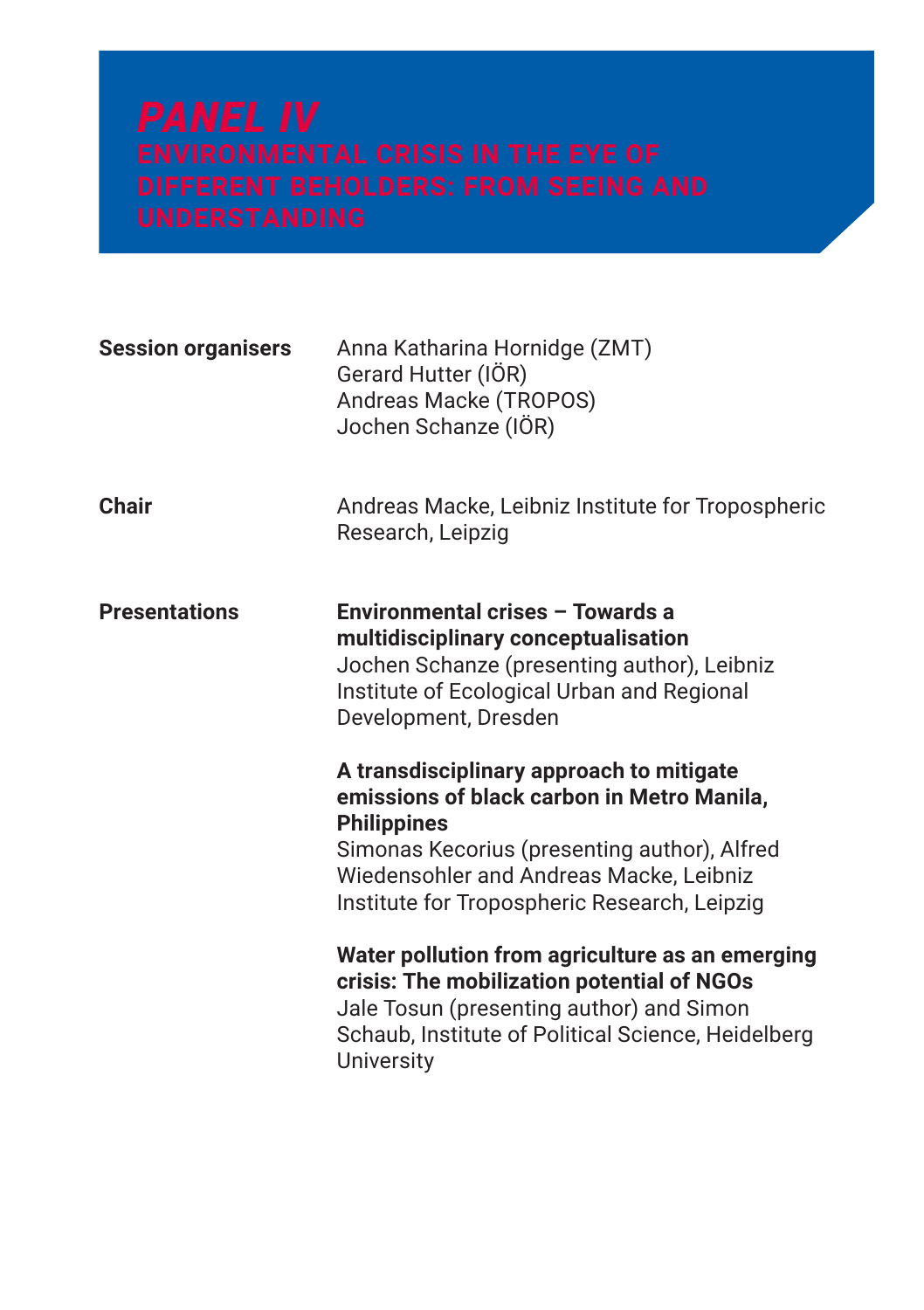Environmental crises are usually not immediately visible and their effects on humans and nature are in part neither directly recognisable nor causally assignable. Change in the quality of environmental media such as air and water; for example, can only be understood scientifically through physical and chemical analysis methods. The reduction of species diversity can only be demonstrated by systematic surveys and statistical evaluations. And climate change, with its large-scale impacts, requires long-term observation data and complex model simulations. These environmental changes are mostly the result of the actions of various social actors. Crises arise when these actions are no longer related to the pressures or dangers for the environment and social control fails. Since the absence of these connections also eludes direct observation, social awareness and effective interventions are made more difficult. Against this background, the panel examines the seeing and understanding of environmental crises from both a scientifically empirical perspective and the perspective of social awareness and control with its discursive construction. The following three questions are central: Which environmental changes are typical effects of crises and how can they be identified? Which behaviors and control deficits are the causes of these crises? How can these crises and their effects be communicated in public discourse even in competition with fake science?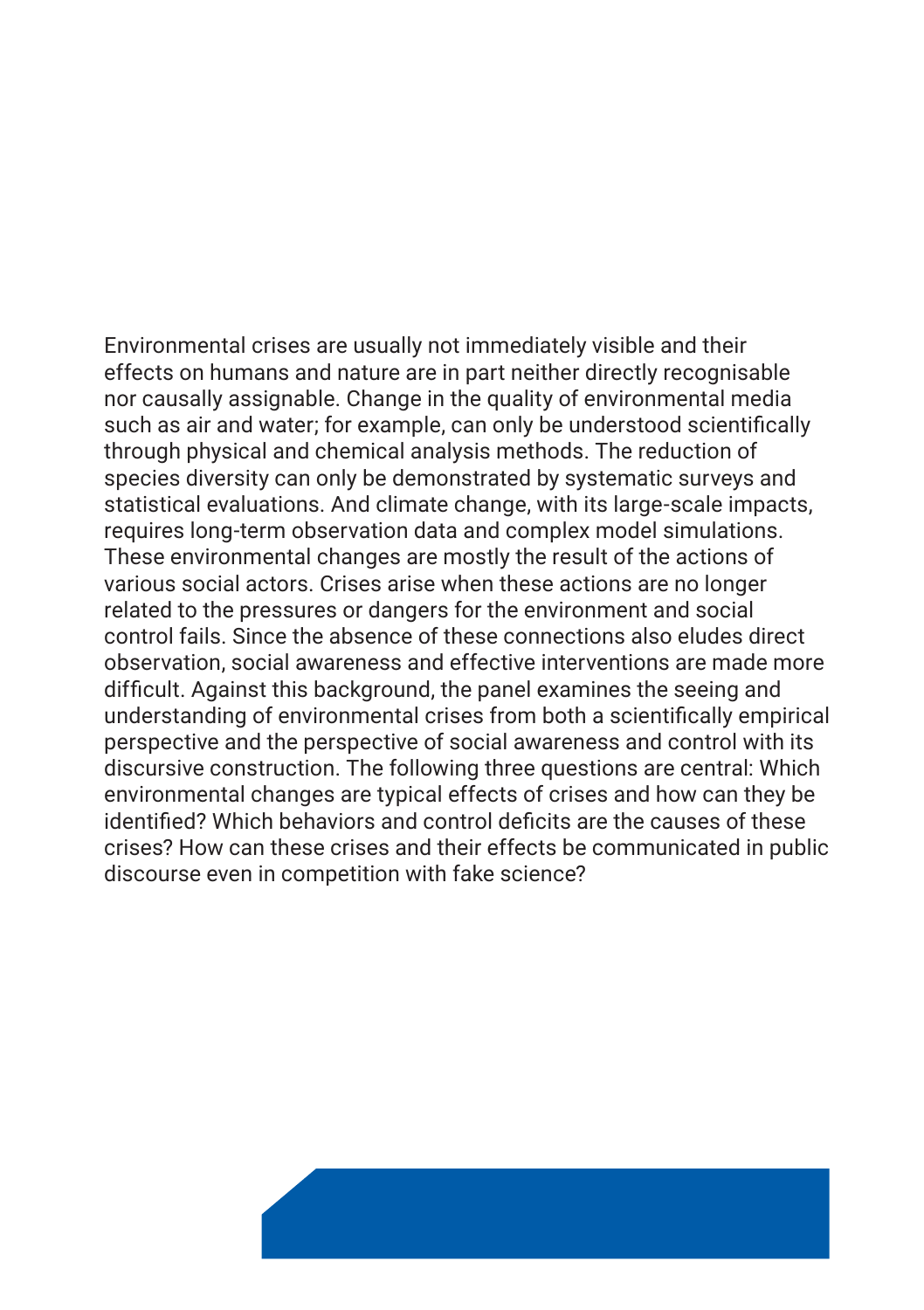| <b>Session organisers</b> | Linde Götz (IAMO)<br>Stefan Kroll (PRIF)                                                                                                                                                                                               |
|---------------------------|----------------------------------------------------------------------------------------------------------------------------------------------------------------------------------------------------------------------------------------|
| Chair                     | Stefan Kroll, Peace Research Institute Frankfurt                                                                                                                                                                                       |
| <b>Presentations</b>      | Socioeconomic protests and incorporation<br>crises in post-revolutionary Egypt and Tunisia:<br>A comparative analysis inspired by Latin<br><b>American experiences</b><br>Irene Weipert-Fenner, Peace Research Institute,<br>Frankfurt |
|                           | Post-Arab Spring macroeconomic reforms and<br>price developments in the wheat-to-bread<br>supply chain in Egypt<br>Osama Ahmed, Leibniz Institute of Agricultural<br>Development in Transition Economies, Halle<br>(Saale)             |
|                           | <b>Food security and conflict: Using empirical</b><br>research to affect food policy in crises<br>Charles Martin-Shields, German Development<br>Institute, Bonn                                                                        |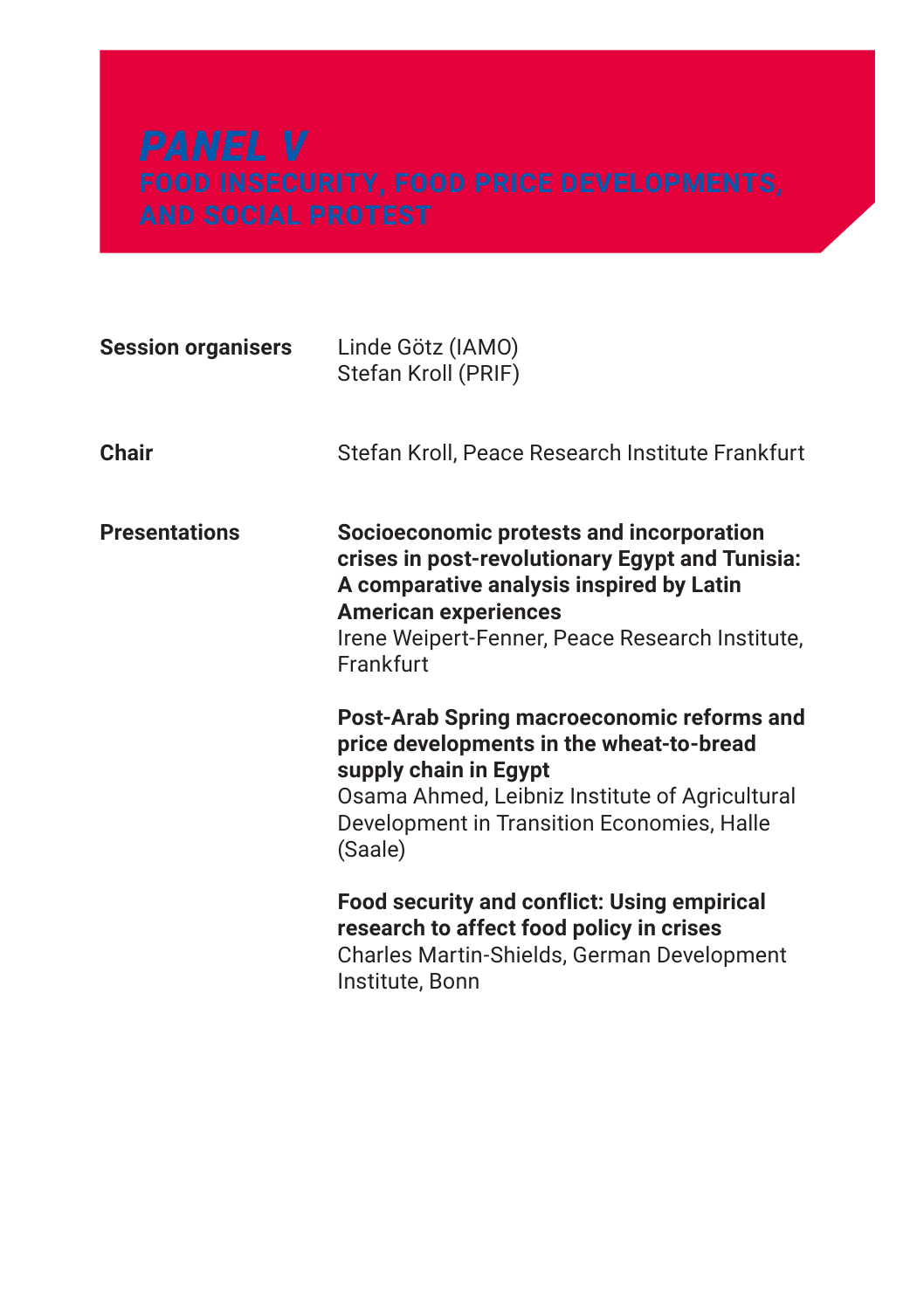Food insecurity was one of the claims mobilizing social protests during the uprisings in Egypt and Tunisia in 2011. The protests in Egypt were, as is well known, accompanied by the demand for "bread, freedom, and social justice". However, food insecurity still is an unresolved issue in Egypt and the MENA region by and large. Research on the uprisings and its aftermaths illustrate a rather complex mixture of motivations and policy demands, and food insecurity turned out not to be a particular reason for ongoing socioeconomic protest and decision making after the Arab spring. On the contrary, within Egypt's comprehensive macroeconomic and structural reforms, aiming to spur sustainable economic growth, just recently has led to an extensive cut of subsidies on wheat grower prices and bread end consumer prices which will have an effect on both wheat farmers and consumers. Thus, how does it come, that the highly visible crisis of food insecurity and hunger does not translate into ongoing specific protest and immediate political action with the goal to solve this problem? What are the conditions and barriers to make this crisis visible? This panel on the visibility and invisibility of the humanitarian crisis of food insecurity will deal with these questions from three disciplinary perspectives: Using scholarship on social movements and political participation, one of the papers will discuss the general aspects of socio-economic protests in selected countries of the MENA region between 2011 and 2016 (Weipert-Fenner). Zooming in on the issue of food insecurity and agricultural and food price developments, the second intervention will be evaluating policy changes by the Egyptian government from the perspective of agricultural economics by using the example of price developments along the wheat-to-bread supply chain (Ahmed and Götz). The third paper will provide an empirical perspective on the issue of food security and conflict (Martin-Shields).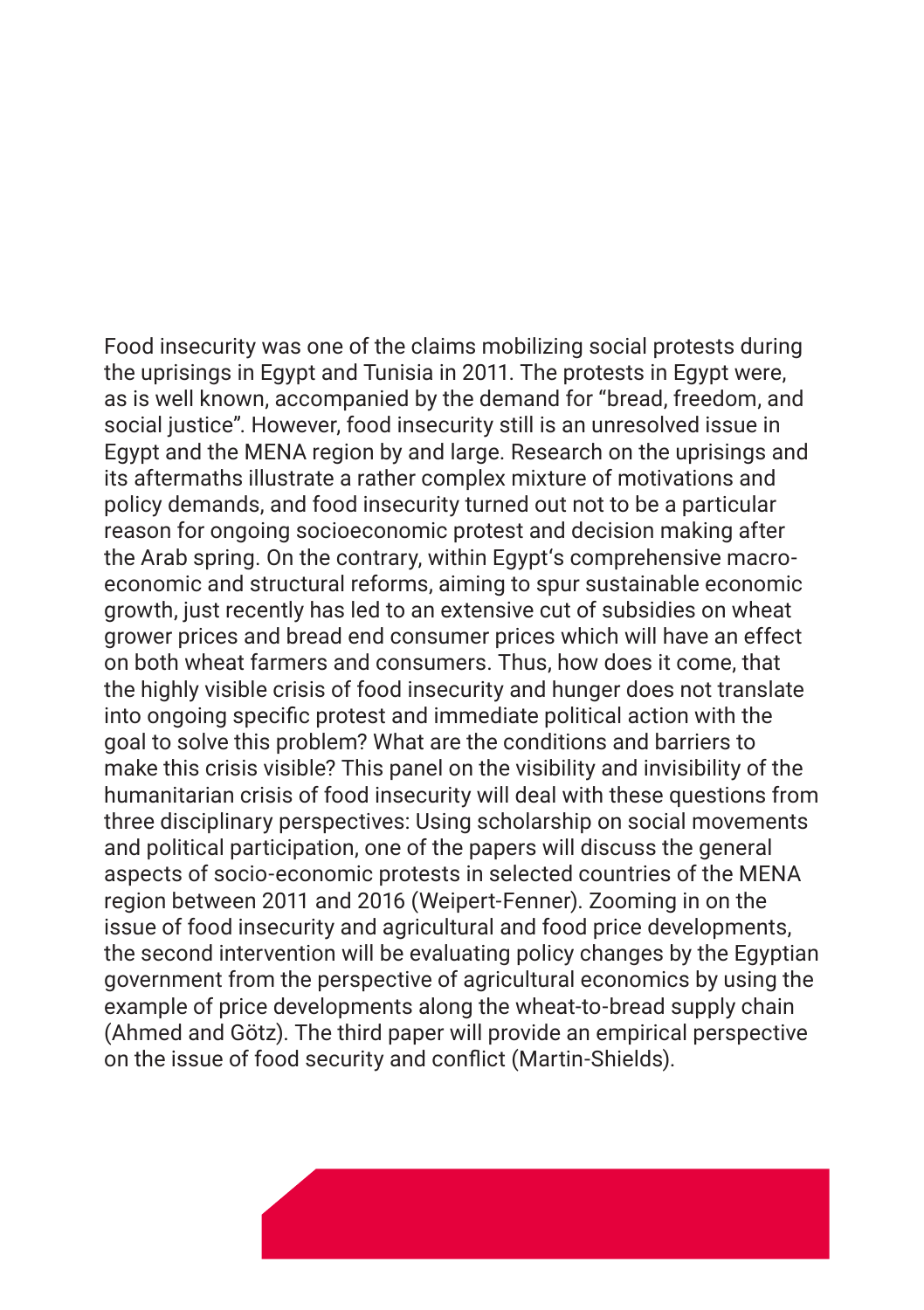The project "Visible Crisis" provides an experimental approach to the themes of the Leibniz Research Alliance "Crises in a Globalised World". In cooperation with students of the University of Art and Design Offenbach (HfG) and the project partners of the Research Alliance, it is planned to design hybrid "Science-Art-Objects", clips and posters, in the course of two semesters.

These objects can be seen as a creative processing of scientific findings, which speak to the audience in an emotional and unexpected manner. Our first workshop on October 25th/26th, organised by Prof. Klaus Hesse and Felix Kosok (HfG), was the starting point. It brought the participating researchers and art-students together and provided a forum to generate ideas for the artistic realization of the researcher´s findings. The exhibition at the annual conference is aimed to give a preview of these results. At the beginning of 2020, it is planned to present the

scientific findings and artistic realizations to a broader audience at Senckenberg Naturmuseum in Frankfurt.

Cooperation partner: Leibniz Reasearch Alliance: Crises in a Globalised World, Cluster of Excellence "The Formation of Normative Orders", University of Art and Design Offenbach, Senckenberg Naturmuseum.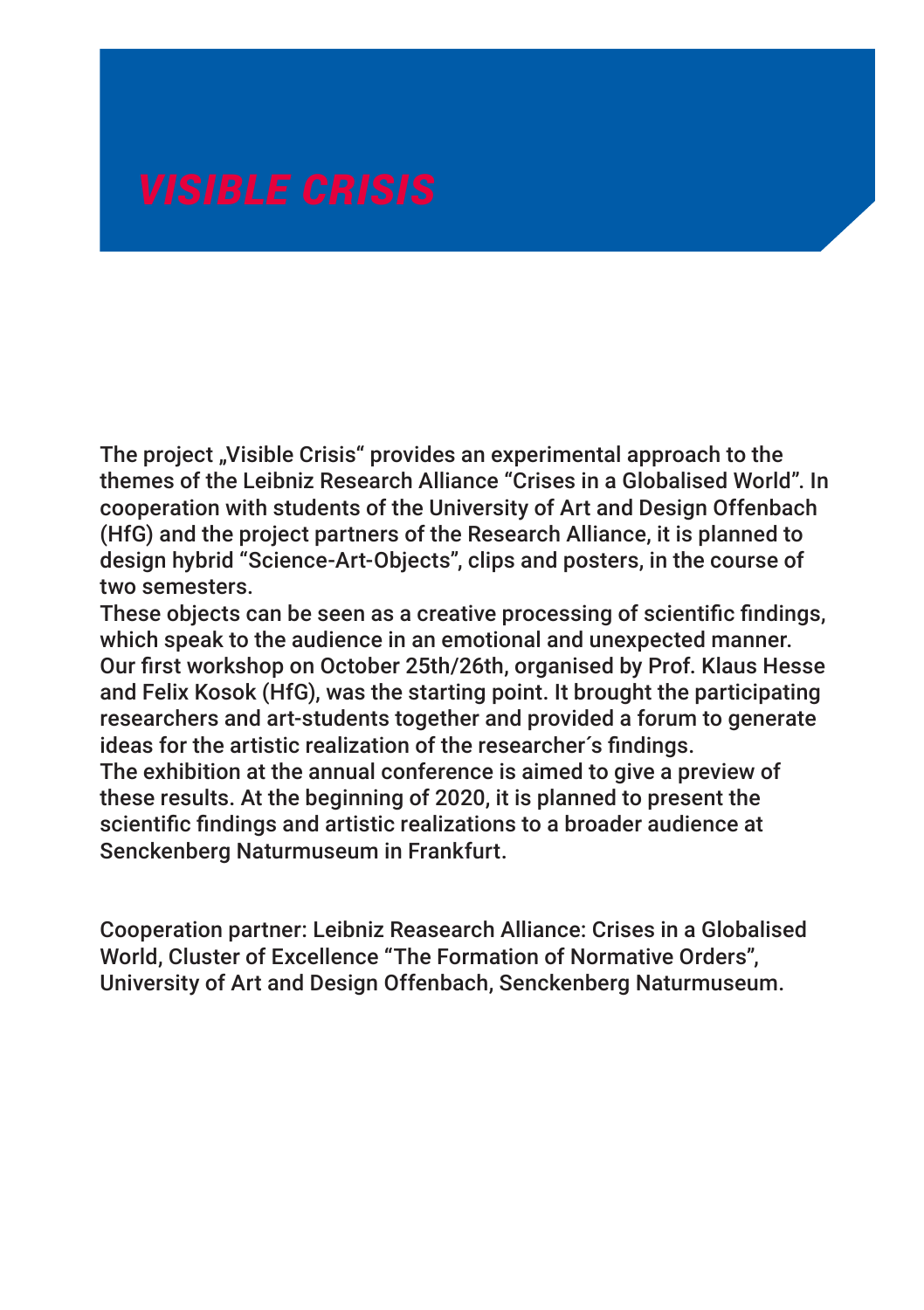### **Peter Herrmann Keynote speaker**

After studying cultural anthropology in Munich, Peter Herrmann began working as a documentary filmmaker and producer. Herrmann is best known for producing the film "Nowhere in Africa" which won not only the German Film Award in several categories but also multiple awards at international festivals and was honoured with the Oscar for Best Foreign Language Film in 2003.



Foto: Peter Herrmann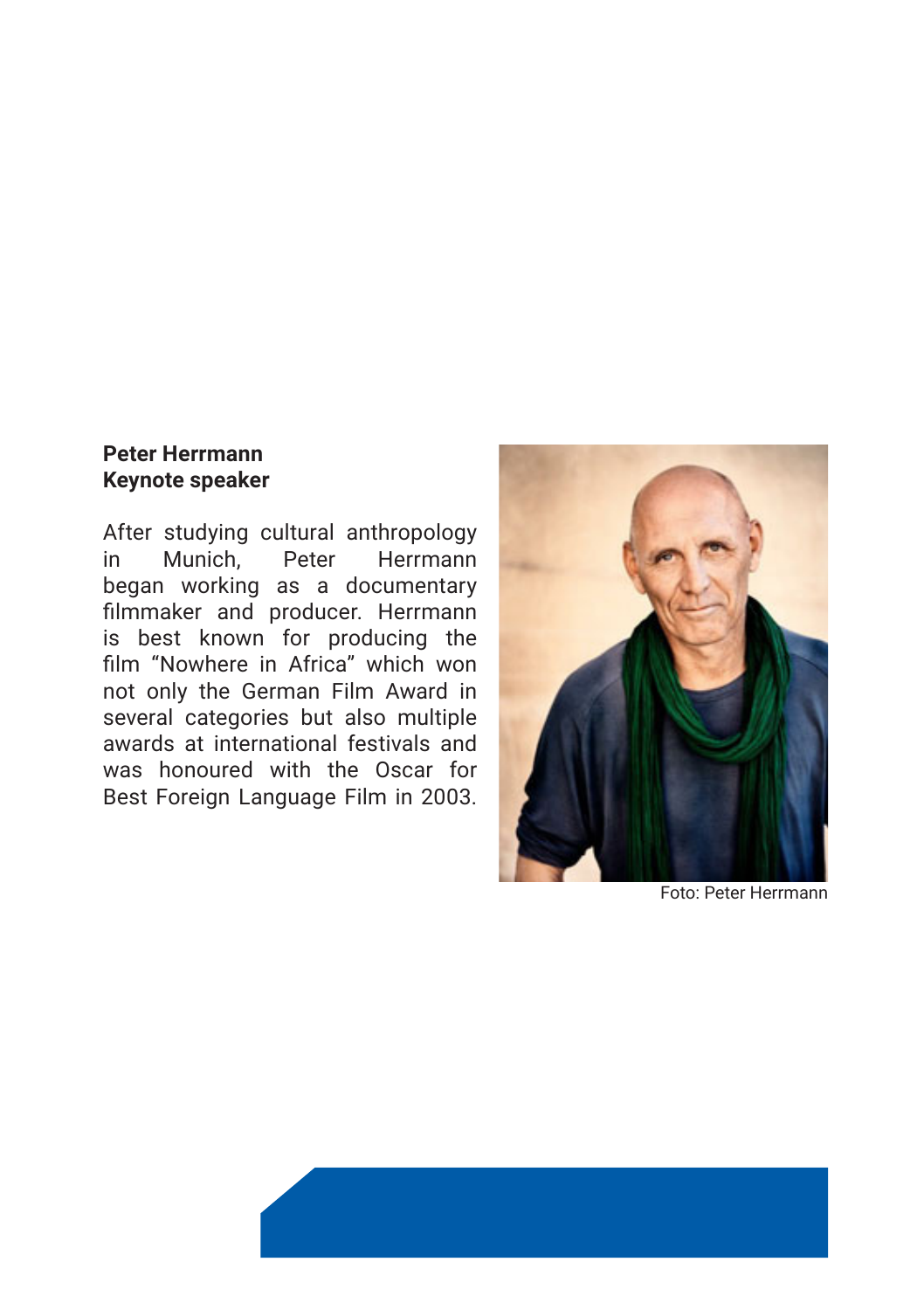In a globalised world, basic malfunctions of economic, social, political, and ecological systems are often interconnected in complex ways that endow crises with a new quality. If we are to cope with crises successfully, a comprehensive assessment of their causes is needed, as a basis for concerted action. Such an advance is only possible if exchange between scholars, political decision-makers, and the wider public is intensified.

Against this background, the distinctive mission of the Leibniz Research Alliance "Crises in a Globalised World" is to cut across three sets of boundaries— between disciplines, between different thematic fields in which crises figure, and between the academic, political, and societal spheres. The Alliance's strategic goals are:

- to create a network between the 24 Leibniz Institutes and external partners
- to establish working groups that carry out transdisciplinary research projects
- to deepen the links between the Leibniz Association, the political community and the wider public and to focus attention for policyrelevant expertise of the collaborating institutes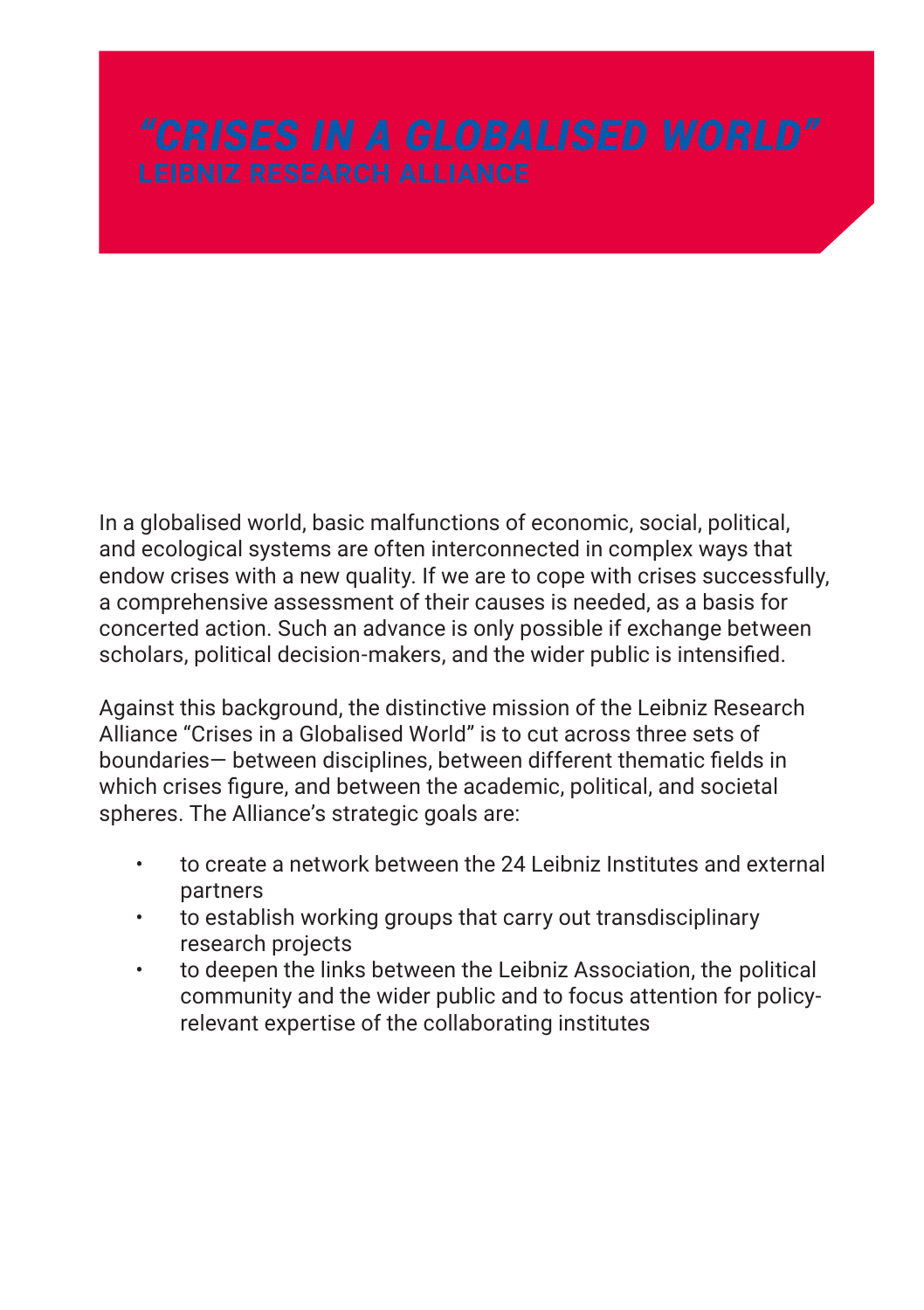### **Speaker**

Prof. Dr. Nicole Deitelhoff, Peace Research Institute Frankfurt (PRIF)

### **Research Alliance's Steering Group**

Prof. Dr. Frank Bösch, Centre for Contemporary History, Potsdam Prof. Dr. Andreas Macke, Leibniz Institute for Tropospheric Research, Leipzig Prof. Dr. Friedrich Heinemann, Centre for European Economic Research, Mannheim

### **Coordinator**

Dr. Stefan Kroll, Peace Research Institute Frankfurt

In case of questions please do not hesitate to contact the coordinator: Dr. Stefan Kroll: kroll@hsfk.de

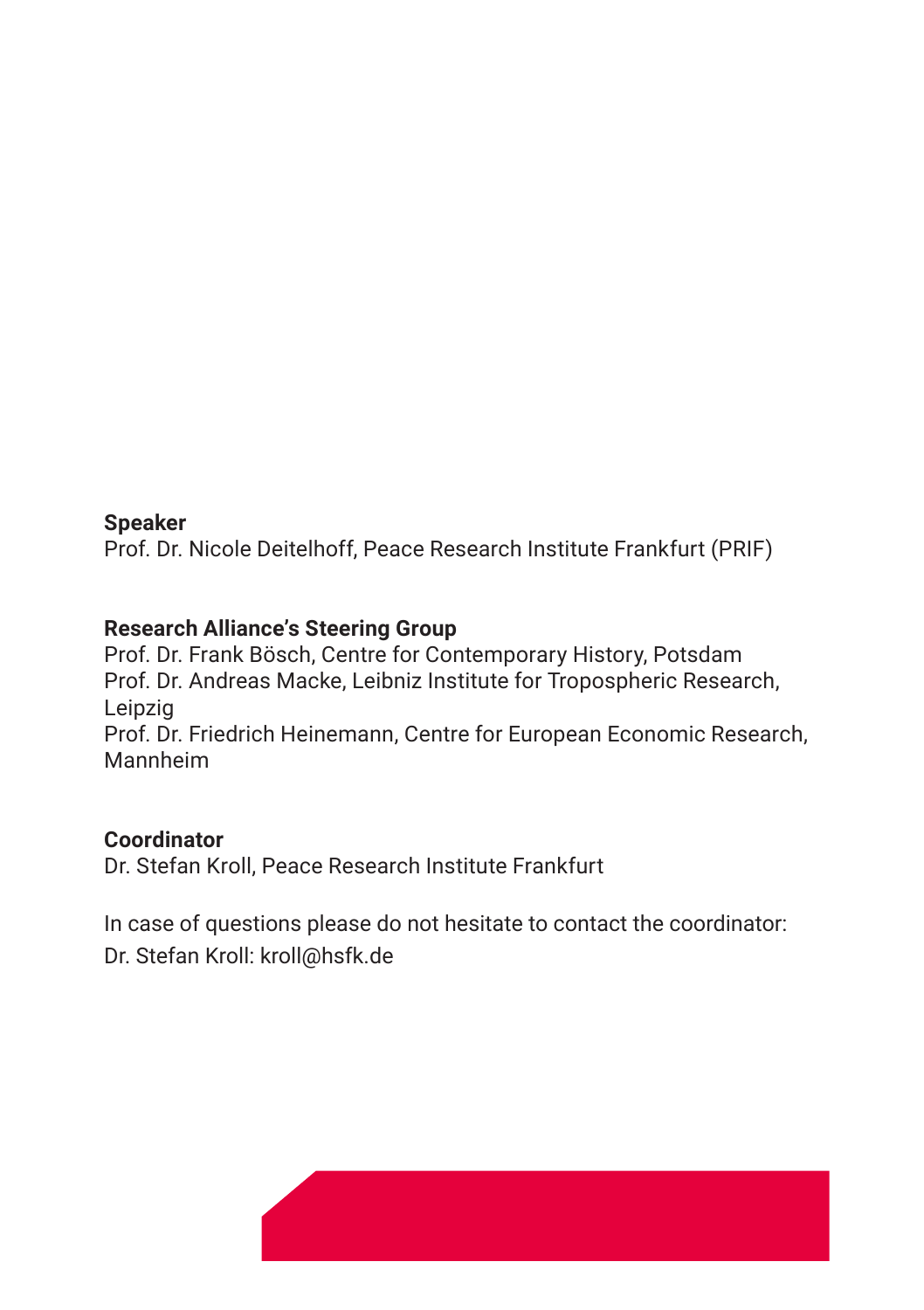The 24 Leibniz institutes that make up the Alliance are drawn from four of the Association's sections—'Humanities and Educational Research' (A), 'Economics, Social Sciences and Spatial Research' (B), 'Life Sciences' (C), and 'Environmental Research' (E).

### **Section A (Humanities and Educational Research)**

GEI: Georg Eckert Institute for International Textbook Research Member of the Leibniz Association, Brunswick HI: Herder Institute for Historical Research on East Central Europe, Marburg IFZ: Institute for Contemporary History, Munich IOS: Leibniz Institute for East and Southeast European Studies, **Regensburg** ZZF: Centre for Contemporary History, Potsdam

### **Section B (Economics, Social Sciences and Spatial Research)**

DIW: German Institute for Economic Research, Berlin GESIS: Leibniz Institute for the Social Sciences, Mannheim GIGA: German Institute of Global and Area Studies, Hamburg HSFK (PRIF): Peace Research Institute Frankfurt IAMO: Leibniz Institute of Agricultural Development in Transition Economies, Halle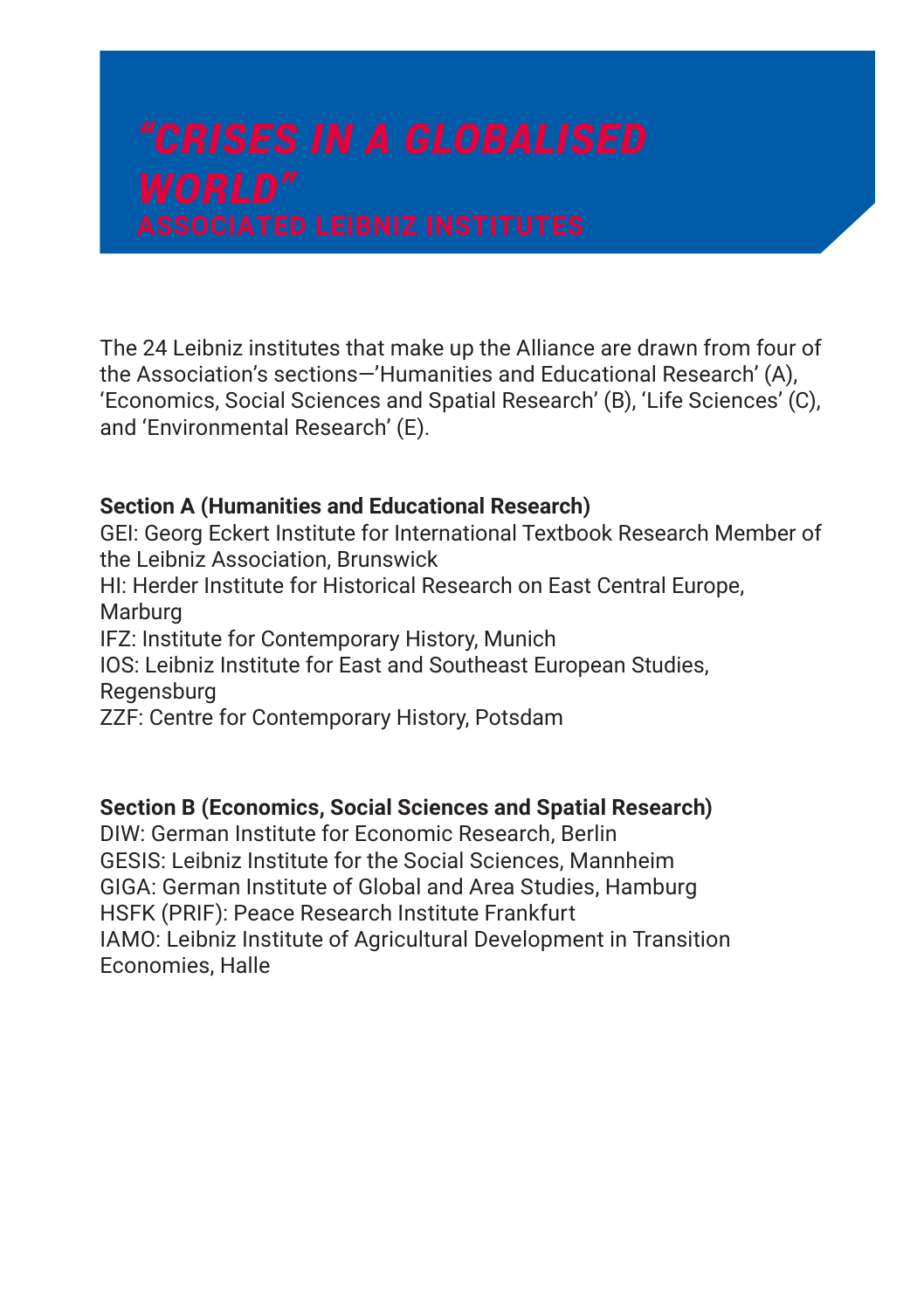ifo Institute: Leibniz Institute for Economic Research at the University of Munich

IfW: Kiel Institute for the World Economy

IOER: Leibniz Institute of Ecological Urban and Regional Development, Dresden

IRS: Leibniz Institute for Regional Development and Structural Planning, Erkner

IWH: Halle Institute for Economic Research - Member of the Leibniz Association

RWI: Rheinisch-Westfälisches Institut für Wirtschaftsforschung, Essen WZB: Berlin Social Science Center

ZEW: Centre for European Economic Research, Mannheim

# **Section C (Life Sciences)**

IUF: Leibniz Research Institute for Environmental Medicine, Duesseldorf

# **Section E (Environmental Research)**

IGZ: Leibniz-Institute of Vegetable and Ornamental Crops, Großbeeren und Erfurt

PIK: Potsdam Institute for Climate Impact Research

TROPOS: Leibniz Institute for Tropospheric Research, Leipzig

ZALF: Leibniz Centre for Agricultural Landscape Research, Müncheberg ZMT: Leibniz Center for Tropical Marine Research, Bremen

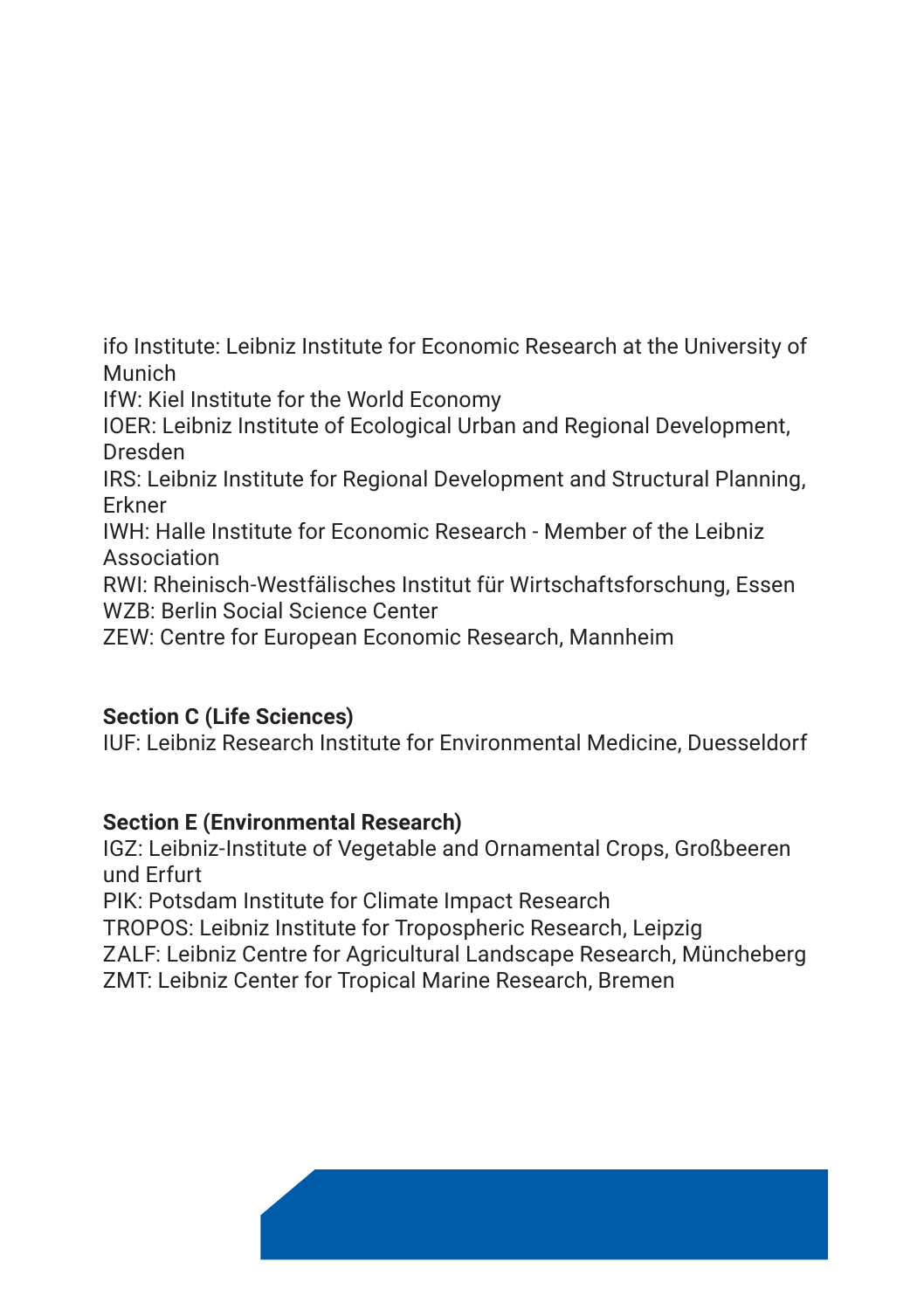# **Registration**

To register for the conference, please send an email to siurkus@hsfk.de no later than **November 22**.

### **Hotel reservation**

The Research Alliance has reserved a limited number of rooms at the Mercure Hotel Berlin City (\*\*\*\*), which can be booked until 14.11 directly at the hotel. Please send an e-mail to h5341-re2@accor.com using the keyword "LFV Krisen" to reserve a room. The hotel is located only a few meters away from the conference venue. The rate per night is set at 80€ and includes breakfast. The offer Is only valid while stocks last.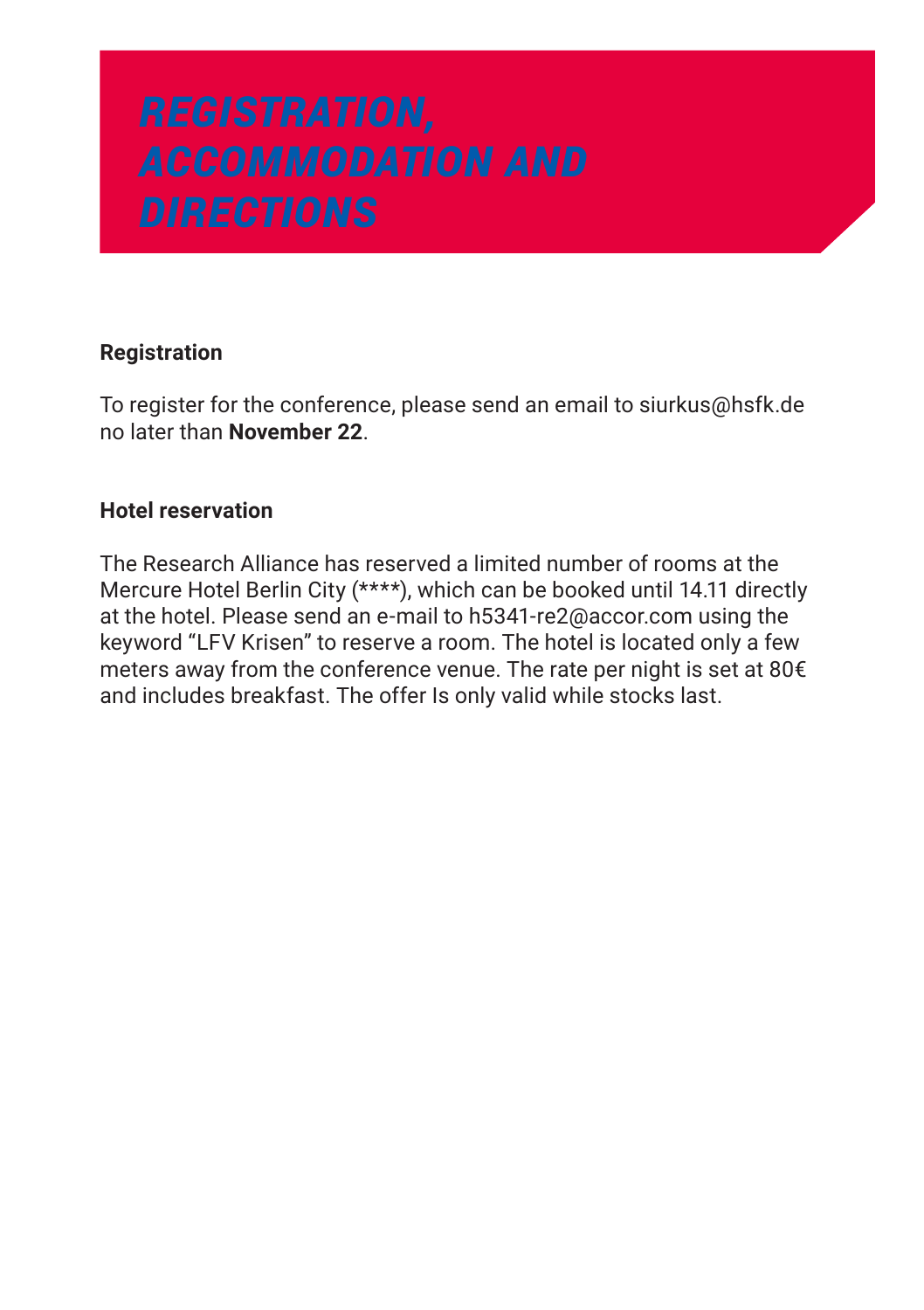# **Directions from Berlin Central Station**

# *Tram/cable car (estimated travel time 5 minutes)*

You may take the tram/cable car named M5 in the direction of Zingster Straße and you have to exit at the second stop which is U Bahnhof Naturkundemuseum.

# *City train + subway (estimated travel time 12 minutes)*

You could also use the city train (S7 in the direction Ahrensfelde) and exit at the station Friedrichstrasse, then you have to change to the subway line U6 using the direction Alt-Tegel and get out at the station Naturkundemuseum.

# *By foot (estimated travel time 12 minutes)*

Our location is nearby the Berlin central station. Using the exit Europaplatz/Invalidenstraße you should turn right and go along Invalidenstraße. You should pass the Natural History Museum on the left. The Office is located right next to the Mercure Hotel Berlin City at the crossroad Invalidenstraße/Chauseestraße.

### *Traffic*

S-Bahn/City train: Station Nordbahnhof Subway: Station Naturkundemuseum Tram: M5, M8, M10

To plan your journey, the use of the digital journey planner of the BVG is highly recommended: www.bvg.de